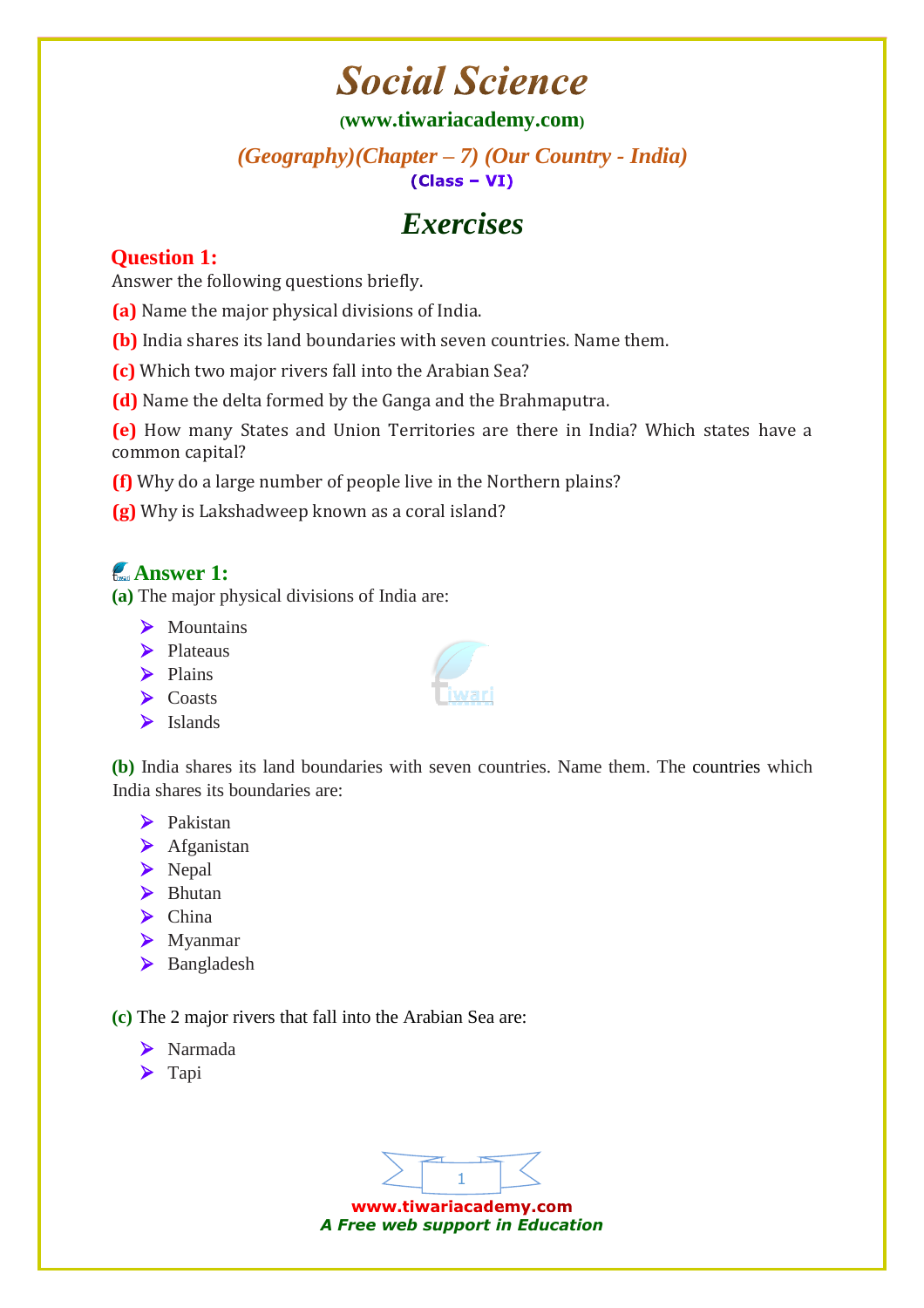# **Social Science**

#### **([www.tiwariacademy.com](http://www.tiwariacademy.com/))**

*(Geography)(Chapter – 7) (Our Country - India)*   $(Class - VI)$ 

**(d)** The delta formed by the Ganga and the Brahmaputra is Sunderban Delta. It is the World's largest delta.

**(e)** Number of states in India: 29 Number of Union territories: 7

Haryana and Punjab have a common capital i.e. *Chandigarh*.

**(f)** Large number of people live in the Northern plains as the land is very fertile.

**(g)** Lakshadweep is known as Coral island as this Island is made of corals. Corals are skeletons of tiny marine animals called Polyps. When the living polyps die, their skeletons are left. Other polyps grow on top of the hard skeleton which grows higher and higher, thus forming the coral islands.

### **Question 2:**

Tick the correct answers.



www.tiwariacademy.com *A Free web support in Education*